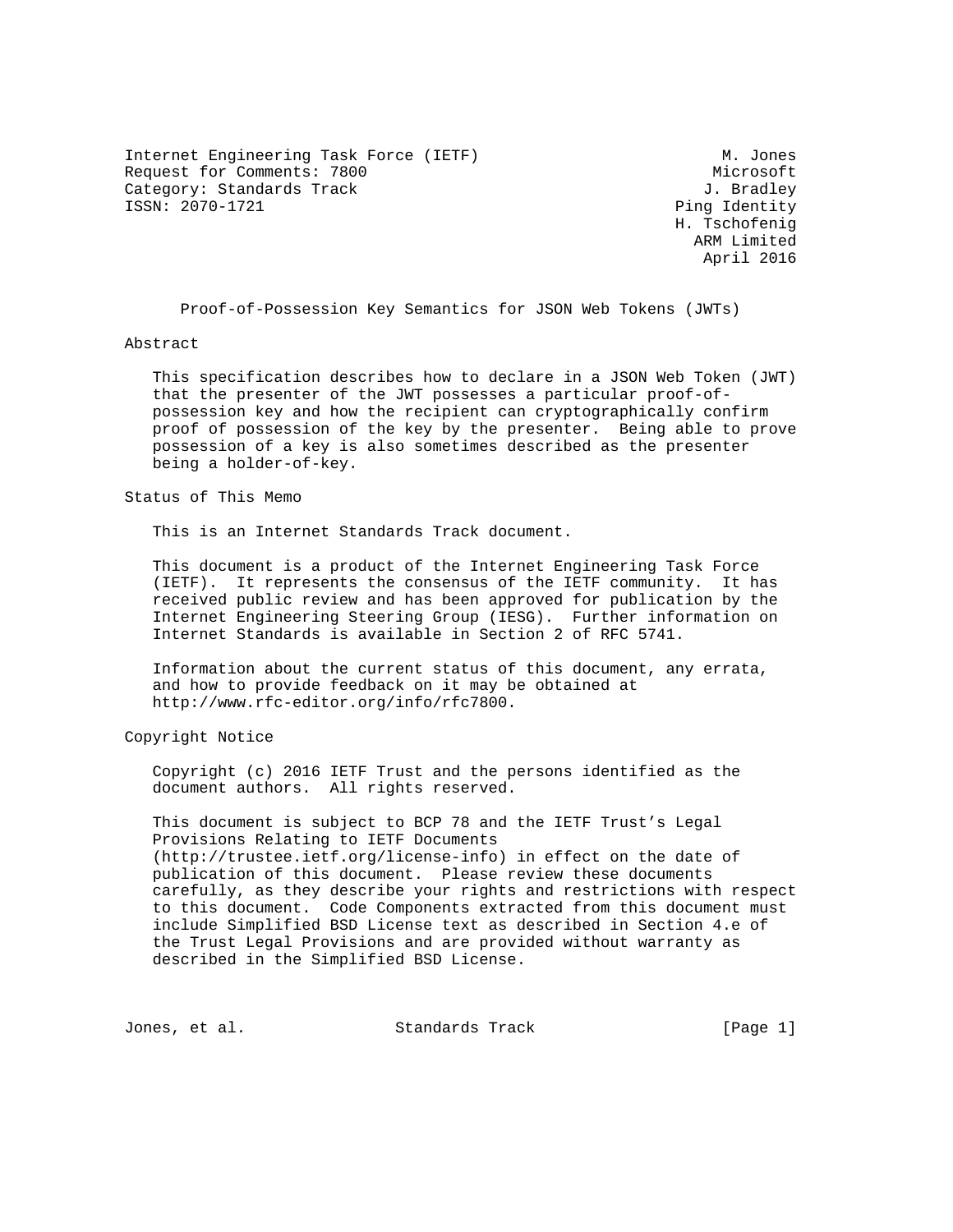Table of Contents

| $\mathbf{1}$ | Introduction                                                                                                                                                                                                                                          | 2                 |
|--------------|-------------------------------------------------------------------------------------------------------------------------------------------------------------------------------------------------------------------------------------------------------|-------------------|
|              | Notational Conventions                                                                                                                                                                                                                                | 5                 |
| 2.           |                                                                                                                                                                                                                                                       | 5                 |
| 3.           | Representations for Proof-of-Possession Keys                                                                                                                                                                                                          | 5                 |
| 3.1.         | Confirmation Claim                                                                                                                                                                                                                                    | 6                 |
| 3.2.         | Representation of an Asymmetric Proof-of-Possession Key.                                                                                                                                                                                              | 7                 |
| 3.3.         | Representation of an Encrypted Symmetric Proof-of-                                                                                                                                                                                                    |                   |
|              |                                                                                                                                                                                                                                                       | 7                 |
| 3.4.         | Representation of a Key ID for a Proof-of-Possession Key                                                                                                                                                                                              | 8                 |
| 3.5.         | Representation of a URL for a Proof-of-Possession Key                                                                                                                                                                                                 | $\mathsf{Q}$      |
|              | 3.6. Specifics Intentionally Not Specified                                                                                                                                                                                                            | 10                |
| 4.           |                                                                                                                                                                                                                                                       | 10                |
| 5.           |                                                                                                                                                                                                                                                       | 11                |
| რ.           |                                                                                                                                                                                                                                                       | 11                |
|              | 6.1. JSON Web Token Claims Registration                                                                                                                                                                                                               | $12 \overline{ }$ |
|              | Registry Contents<br>6.1.1.                                                                                                                                                                                                                           | 12                |
|              | 6.2. JWT Confirmation Methods Registry                                                                                                                                                                                                                | 12 <sup>°</sup>   |
|              | 6.2.1. Registration Template                                                                                                                                                                                                                          | $12 \overline{ }$ |
|              | Initial Registry Contents<br>6.2.2.                                                                                                                                                                                                                   | 13                |
| 7            |                                                                                                                                                                                                                                                       | 13                |
| $7.1$ .      | Normative References                                                                                                                                                                                                                                  | 13                |
| 7.2.         | Informative References                                                                                                                                                                                                                                | 14                |
|              | Acknowledgements<br>$\frac{1}{2}$ . The contract of the contract of the contract of the contract of the contract of the contract of the contract of the contract of the contract of the contract of the contract of the contract of the contract of t | 15                |
|              | Authors' Addresses<br>and a series of the contract of the contract of the contract of the contract of the contract of the contract of                                                                                                                 | 15                |

### 1. Introduction

 This specification describes how a JSON Web Token [JWT] can declare that the presenter of the JWT possesses a particular proof-of possession (PoP) key and how the recipient can cryptographically confirm proof of possession of the key by the presenter. Proof of possession of a key is also sometimes described as the presenter being a holder-of-key. The [OAUTH-POP-ARCH] specification describes key confirmation, among other confirmation mechanisms. This specification defines how to communicate confirmation key information in JWTs.

 Envision the following two use cases. The first use case employs a symmetric proof-of-possession key and the second use case employs an asymmetric proof-of-possession key.

Jones, et al. Standards Track [Page 2]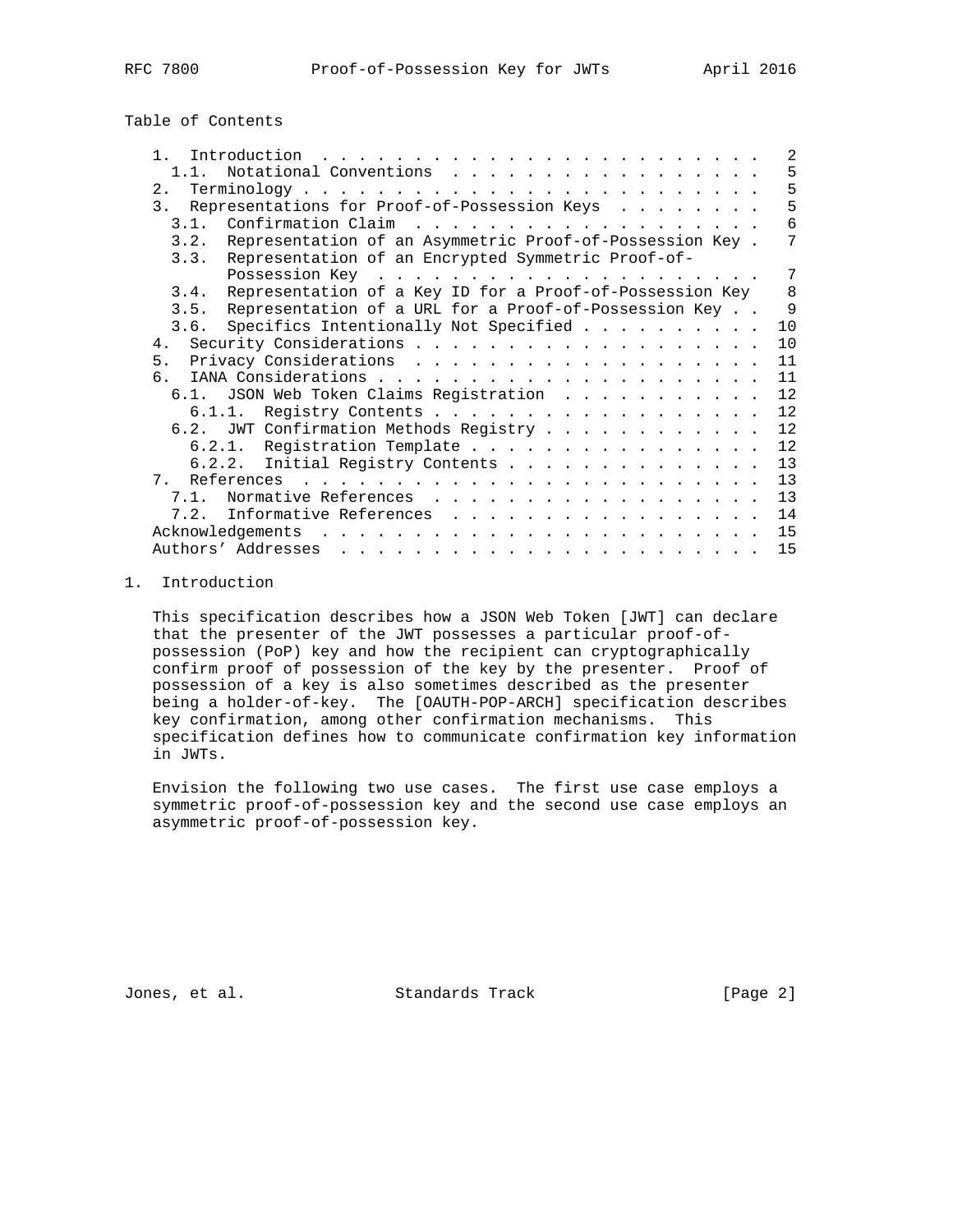

Figure 1: Proof of Possession with a Symmetric Key

 In the case illustrated in Figure 1, (1) either the presenter generates a symmetric key and privately sends it to the issuer or the issuer generates a symmetric key and privately sends it to the presenter. The issuer generates a JWT with an encrypted copy of this symmetric key in the confirmation claim. This symmetric key is encrypted with a key known only to the issuer and the recipient, which was previously established in step (0). The entire JWT is integrity protected by the issuer. The JWT is then (2) sent to the presenter. Now, the presenter is in possession of the symmetric key as well as the JWT (which includes the confirmation claim). When the presenter (3) presents the JWT to the recipient, it also needs to demonstrate possession of the symmetric key; the presenter, for example, (4) uses the symmetric key in a challenge/response protocol with the recipient. The recipient is then able to verify that it is interacting with the genuine presenter by decrypting the key in the confirmation claim of the JWT. By doing this, the recipient obtains the symmetric key, which it then uses to verify cryptographically protected messages exchanged with the presenter (4). This symmetric key mechanism described above is conceptually similar to the use of Kerberos tickets.

Jones, et al. Standards Track [Page 3]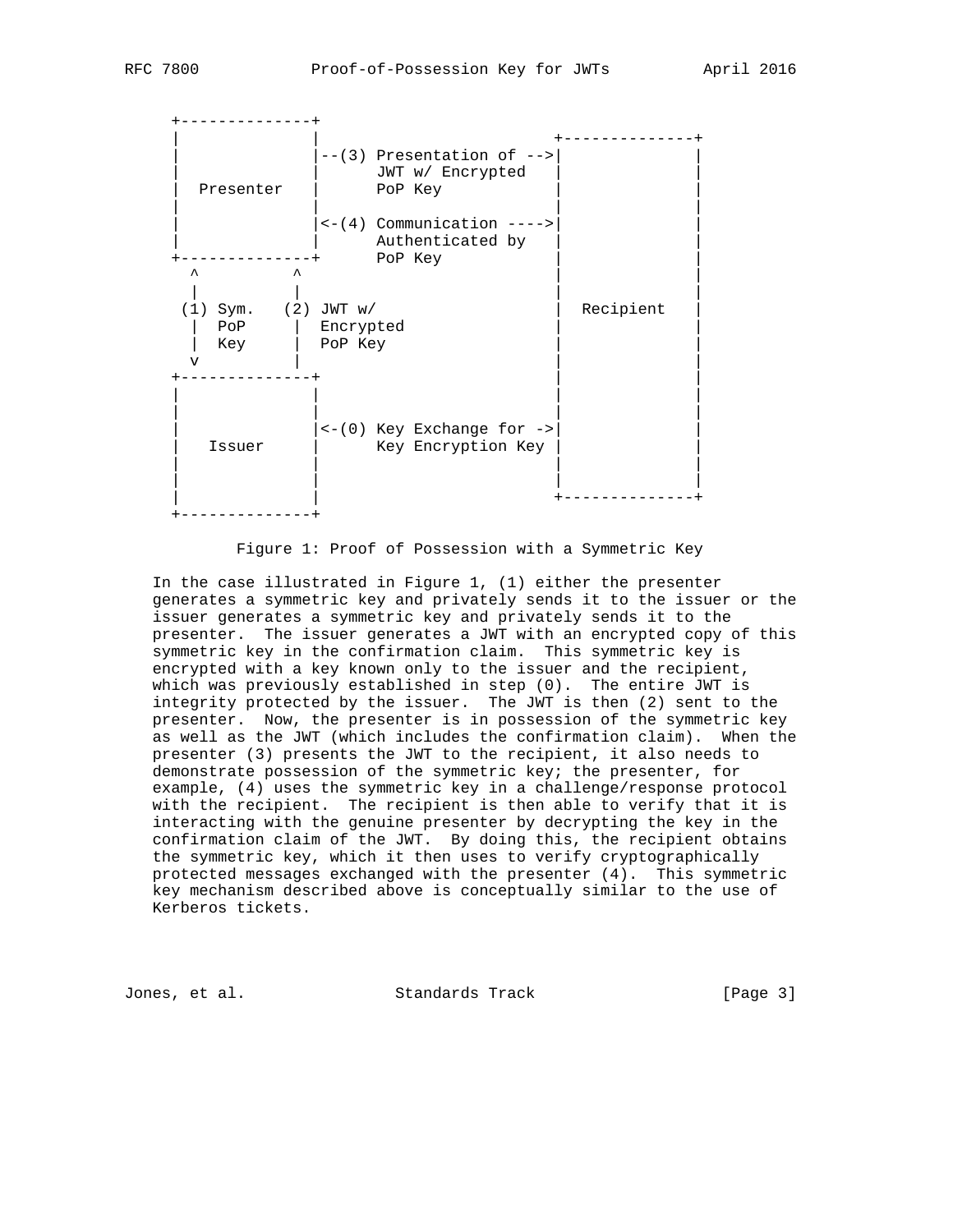Note that for simplicity, the diagram above and associated text describe the direct use of symmetric keys without the use of derived keys. A more secure practice is to derive the symmetric keys actually used from secrets exchanged, such as the key exchanged in step (0), using a Key Derivation Function (KDF) and use the derived keys, rather than directly using the secrets exchanged.



Figure 2: Proof of Possession with an Asymmetric Key

 In the case illustrated in Figure 2, the presenter generates a public/private key pair and (1) sends the public key to the issuer, which creates a JWT that contains the public key (or an identifier for it) in the confirmation claim. The entire JWT is integrity protected using a digital signature to protect it against modifications. The JWT is then (2) sent to the presenter. When the presenter (3) presents the JWT to the recipient, it also needs to demonstrate possession of the private key. The presenter, for example, (4) uses the private key in a Transport Layer Security (TLS) exchange with the recipient or (4) signs a nonce with the private key. The recipient is able to verify that it is interacting with the genuine presenter by extracting the public key from the confirmation claim of the JWT (after verifying the digital signature of the JWT)

Jones, et al. Standards Track [Page 4]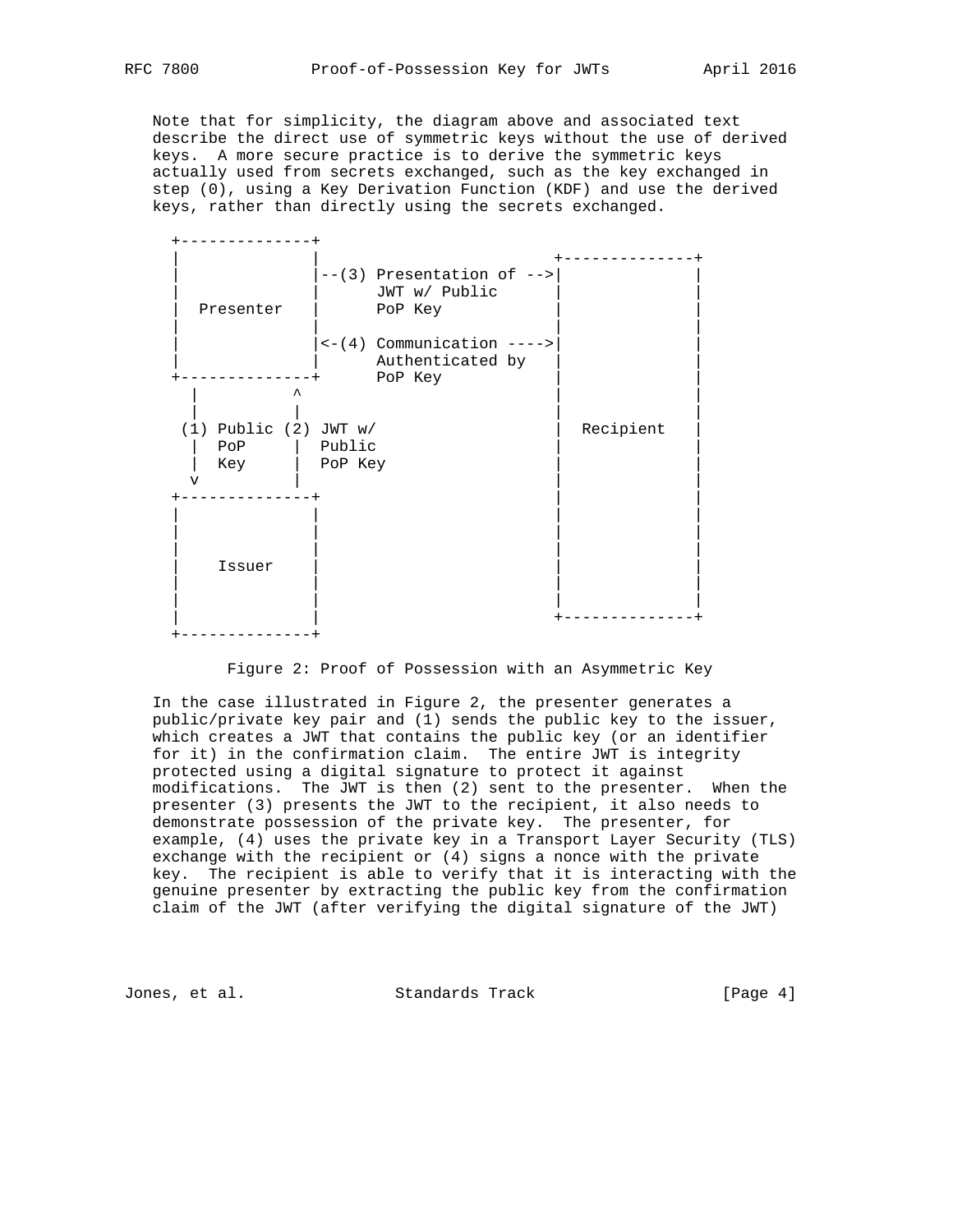and utilizing it with the private key in the TLS exchange or by checking the nonce signature.

 In both cases, the JWT may contain other claims that are needed by the application.

1.1. Notational Conventions

 The key words "MUST", "MUST NOT", "REQUIRED", "SHALL", "SHALL NOT", "SHOULD", "SHOULD NOT", "RECOMMENDED", "NOT RECOMMENDED", "MAY", and "OPTIONAL" in this document are to be interpreted as described in RFC 2119 [RFC2119].

 Unless otherwise noted, all the protocol parameter names and values are case sensitive.

2. Terminology

 This specification uses terms defined in the JSON Web Token [JWT], JSON Web Key [JWK], and JSON Web Encryption [JWE] specifications.

These terms are defined by this specification:

Issuer

 Party that creates the JWT and binds the proof-of-possession key to it.

Presenter

 Party that proves possession of a private key (for asymmetric key cryptography) or secret key (for symmetric key cryptography) to a recipient.

Recipient

 Party that receives the JWT containing the proof-of-possession key information from the presenter.

3. Representations for Proof-of-Possession Keys

 By including a "cnf" (confirmation) claim in a JWT, the issuer of the JWT declares that the presenter possesses a particular key and that the recipient can cryptographically confirm that the presenter has possession of that key. The value of the "cnf" claim is a JSON object and the members of that object identify the proof-of possession key.

 The presenter can be identified in one of several ways by the JWT depending upon the application requirements. If the JWT contains a "sub" (subject) claim [JWT], the presenter is normally the subject

Jones, et al. Standards Track [Page 5]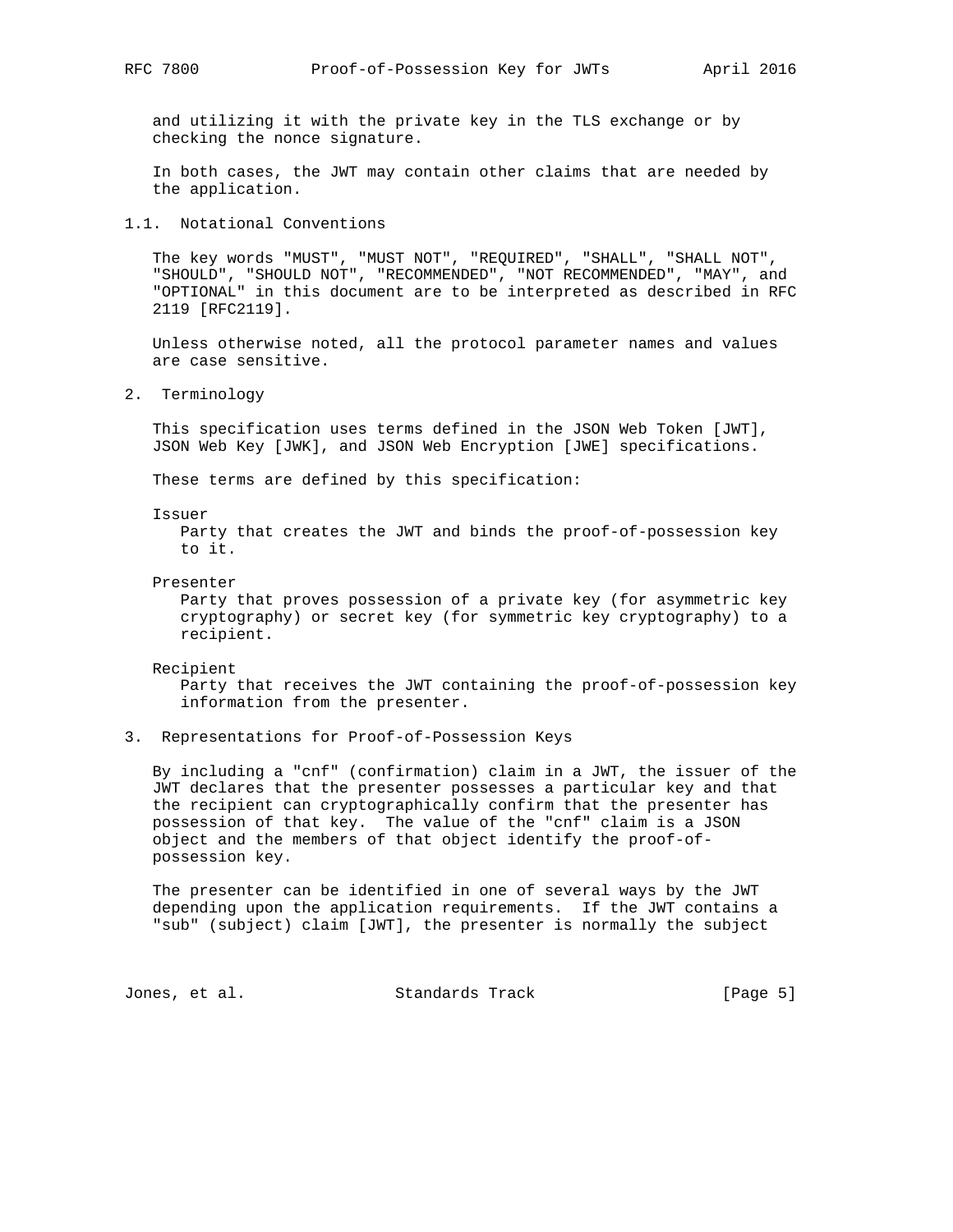identified by the JWT. (In some applications, the subject identifier will be relative to the issuer identified by the "iss" (issuer) claim [JWT].) If the JWT contains no "sub" claim, the presenter is normally the issuer identified by the JWT using the "iss" claim. The case in which the presenter is the subject of the JWT is analogous to Security Assertion Markup Language (SAML) 2.0 [OASIS.saml-core-2.0-os] SubjectConfirmation usage. At least one of the "sub" and "iss" claims MUST be present in the JWT. Some use cases may require that both be present.

 Another means used by some applications to identify the presenter is an explicit claim, such as the "azp" (authorized party) claim defined by OpenID Connect [OpenID.Core]. Ultimately, the means of identifying the presenter is application specific, as is the means of confirming possession of the key that is communicated.

3.1. Confirmation Claim

 The "cnf" claim is used in the JWT to contain members used to identify the proof-of-possession key. Other members of the "cnf" object may be defined because a proof-of-possession key may not be the only means of confirming the authenticity of the token. This is analogous to the SAML 2.0 [OASIS.saml-core-2.0-os] SubjectConfirmation element in which a number of different subject confirmation methods can be included (including proof-of-possession key information).

 The set of confirmation members that a JWT must contain to be considered valid is context dependent and is outside the scope of this specification. Specific applications of JWTs will require implementations to understand and process some confirmation members in particular ways. However, in the absence of such requirements, all confirmation members that are not understood by implementations MUST be ignored.

 This specification establishes the IANA "JWT Confirmation Methods" registry for these members in Section 6.2 and registers the members defined by this specification. Other specifications can register other members used for confirmation, including other members for conveying proof-of-possession keys using different key representations.

 The "cnf" claim value MUST represent only a single proof-of possession key; thus, at most one of the "jwk", "jwe", and "jku" (JWK Set URL) confirmation values defined below may be present. Note that if an application needs to represent multiple proof-of-possession keys in the same JWT, one way for it to achieve this is to use other claim names, in addition to "cnf", to hold the additional proof-of-

Jones, et al. Standards Track [Page 6]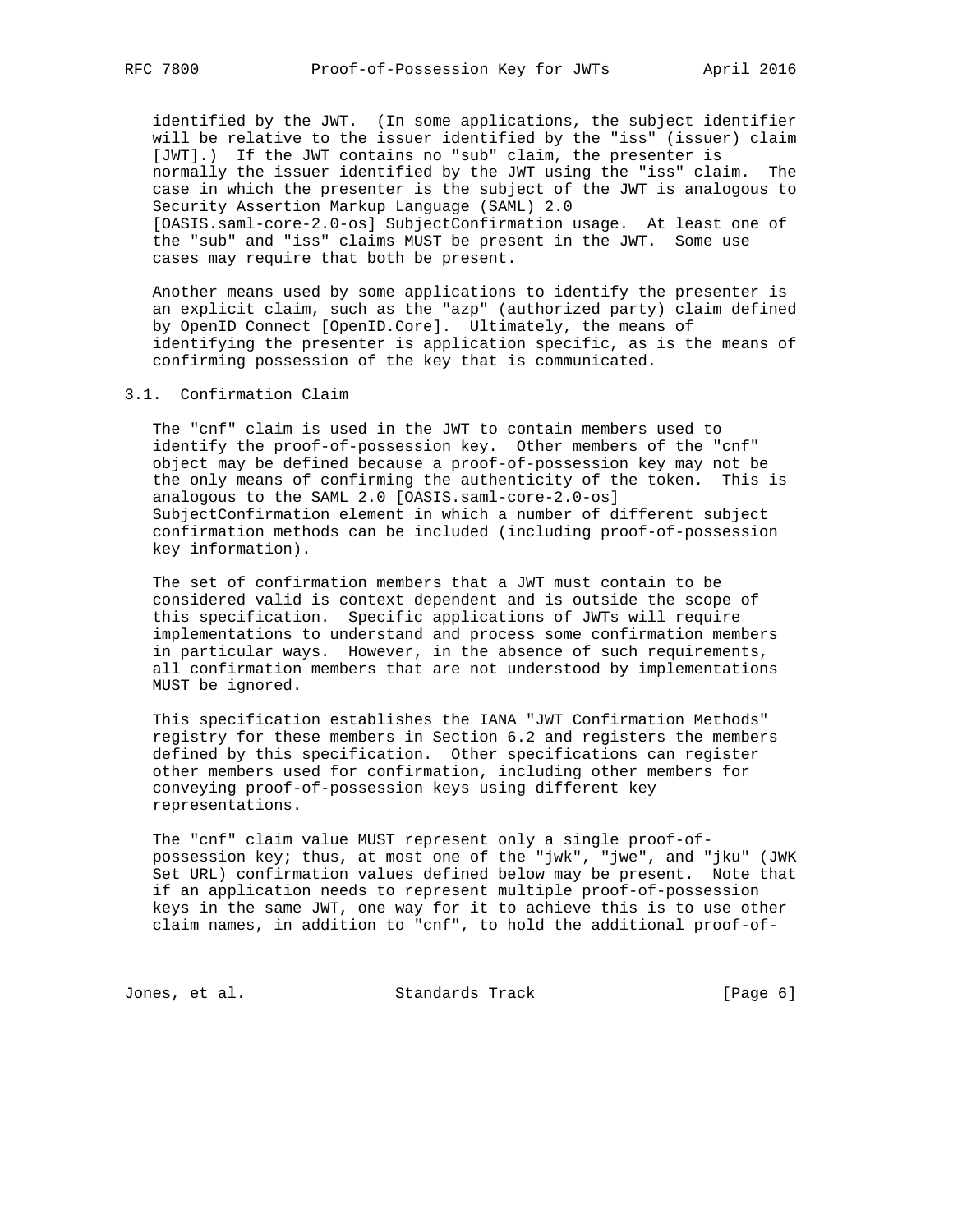possession key information. These claims could use the same syntax and semantics as the "cnf" claim. Those claims would be defined by applications or other specifications and could be registered in the IANA "JSON Web Token Claims" registry [IANA.JWT.Claims].

#### 3.2. Representation of an Asymmetric Proof-of-Possession Key

 When the key held by the presenter is an asymmetric private key, the "jwk" member is a JSON Web Key [JWK] representing the corresponding asymmetric public key. The following example demonstrates such a declaration in the JWT Claims Set of a JWT:

```
\{ "iss": "https://server.example.com",
       "aud": "https://client.example.org",
       "exp": 1361398824,
       "cnf":{
         "jwk":{
           "kty": "EC",
           "use": "sig",
           "crv": "P-256",
           "x": "18wHLeIgW9wVN6VD1Txgpqy2LszYkMf6J8njVAibvhM",
           "y": "-V4dS4UaLMgP_4fY4j8ir7cl1TXlFdAgcx55o7TkcSA"
          }
        }
      }
```
 The JWK MUST contain the required key members for a JWK of that key type and MAY contain other JWK members, including the "kid" (Key ID) member.

 The "jwk" member MAY also be used for a JWK representing a symmetric key, provided that the JWT is encrypted so that the key is not revealed to unintended parties. The means of encrypting a JWT is explained in [JWT]. If the JWT is not encrypted, the symmetric key MUST be encrypted as described below.

3.3. Representation of an Encrypted Symmetric Proof-of-Possession Key

 When the key held by the presenter is a symmetric key, the "jwe" member is an encrypted JSON Web Key [JWK] encrypted to a key known to the recipient using the JWE Compact Serialization containing the symmetric key. The rules for encrypting a JWK are found in Section 7 of the JSON Web Key [JWK] specification.

Jones, et al. Standards Track [Page 7]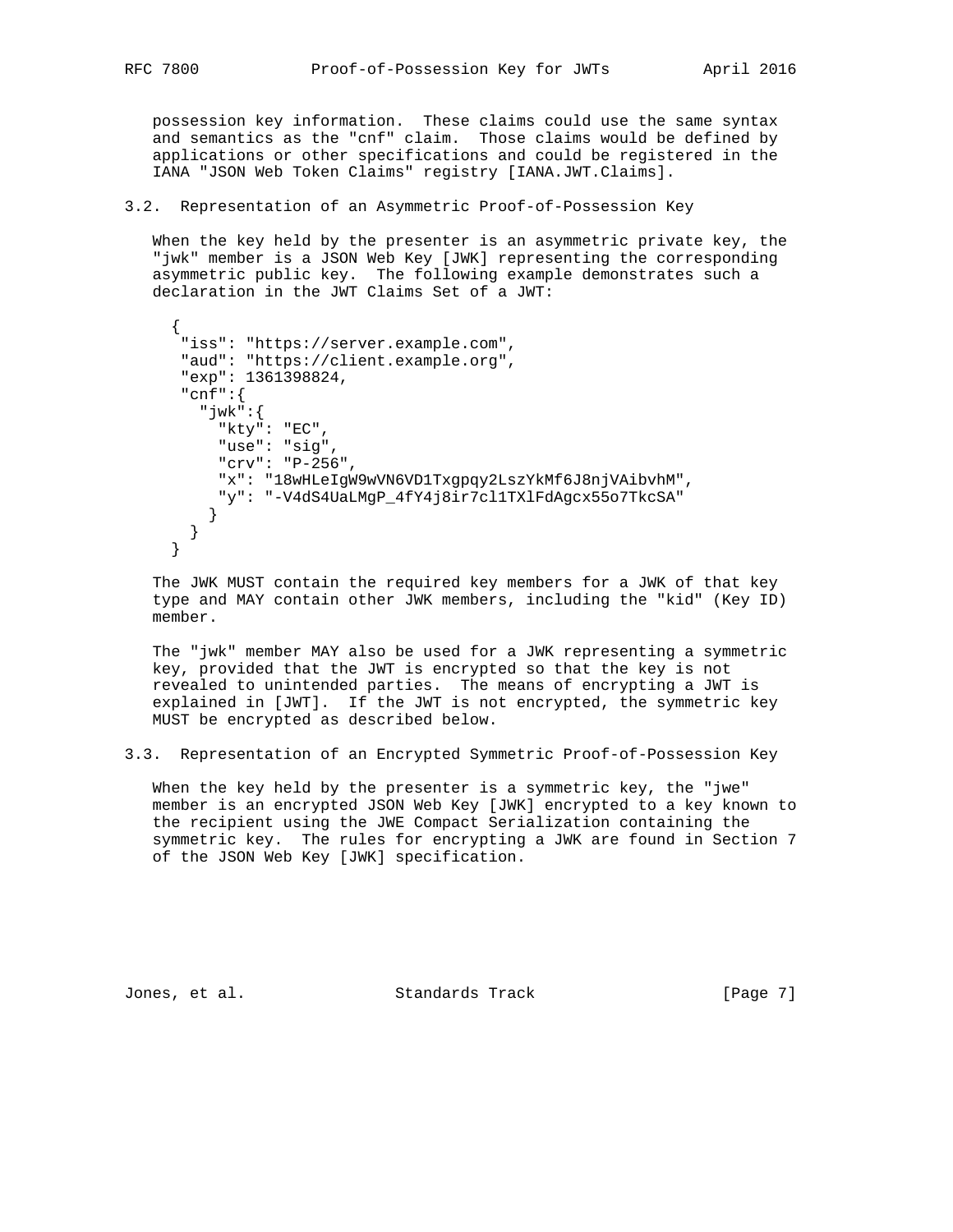The following example illustrates a symmetric key that could subsequently be encrypted for use in the "jwe" member:  $\{$  "kty": "oct", "alg": "HS256", "k": "ZoRSOrFzN\_FzUA5XKMYoVHyzff5oRJxl-IXRtztJ6uE" } The UTF-8 [RFC3629] encoding of this JWK is used as the JWE Plaintext when encrypting the key. The following example is a JWE Header that could be used when encrypting this key:

```
 {
  "alg": "RSA-OAEP",
  "enc": "A128CBC-HS256"
 }
```
 The following example JWT Claims Set of a JWT illustrates the use of an encrypted symmetric key as the "jwe" member value:

```
\left\{\begin{array}{ccc} \end{array}\right\} "iss": "https://server.example.com",
        "sub": "24400320",
        "aud": "s6BhdRkqt3",
        "nonce": "n-0S6_WzA2Mj",
        "exp": 1311281970,
        "iat": 1311280970,
        "cnf":{
          "jwe":
             "eyJhbGciOiJSU0EtT0FFUCIsImVuYyI6IkExMjhDQkMtSFMyNTYifQ.
            (remainder of JWE omitted for brevity)"
          }
       }
```
3.4. Representation of a Key ID for a Proof-of-Possession Key

 The proof-of-possession key can also be identified by the use of a Key ID instead of communicating the actual key, provided the recipient is able to obtain the identified key using the Key ID. In this case, the issuer of a JWT declares that the presenter possesses a particular key and that the recipient can cryptographically confirm proof of possession of the key by the presenter by including a "cnf" claim in the JWT whose value is a JSON object with the JSON object containing a "kid" member identifying the key.

Jones, et al. Standards Track [Page 8]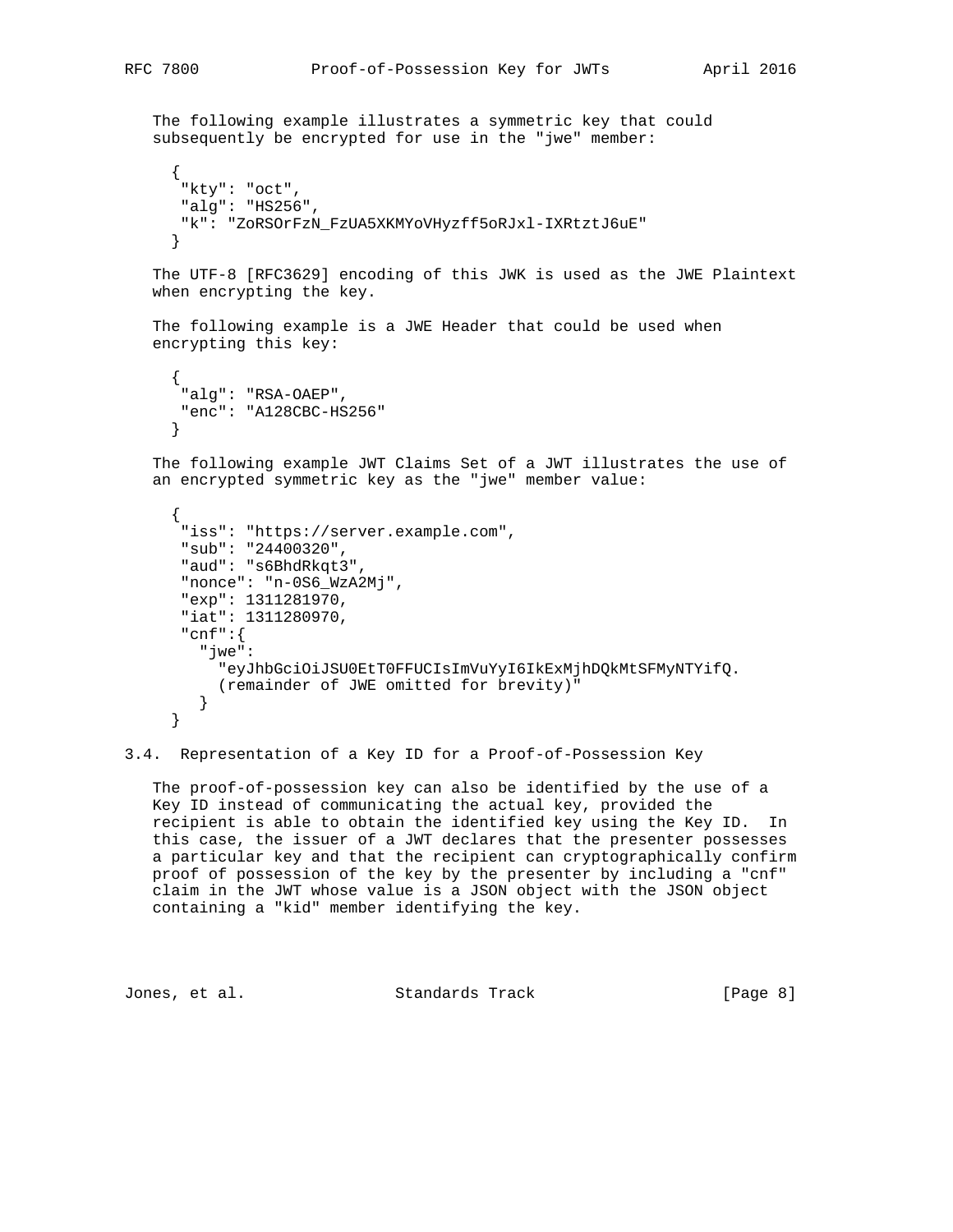The following example demonstrates such a declaration in the JWT Claims Set of a JWT:

```
\{ "iss": "https://server.example.com",
       "aud": "https://client.example.org",
       "exp": 1361398824,
       "cnf":{
        "kid": "dfd1aa97-6d8d-4575-a0fe-34b96de2bfad"
       }
      }
```
 The content of the "kid" value is application specific. For instance, some applications may choose to use a JWK Thumbprint [JWK.Thumbprint] value as the "kid" value.

3.5. Representation of a URL for a Proof-of-Possession Key

 The proof-of-possession key can be passed by reference instead of being passed by value. This is done using the "jku" member. Its value is a URI [RFC3986] that refers to a resource for a set of JSON encoded public keys represented as a JWK Set [JWK], one of which is the proof-of-possession key. If there are multiple keys in the referenced JWK Set document, a "kid" member MUST also be included with the referenced key's JWK also containing the same "kid" value.

 The protocol used to acquire the resource MUST provide integrity protection. An HTTP GET request to retrieve the JWK Set MUST use TLS [RFC5246] and the identity of the server MUST be validated, as per Section 6 of RFC 6125 [RFC6125].

 The following example demonstrates such a declaration in the JWT Claims Set of a JWT:

```
 {
  "iss": "https://server.example.com",
  "sub": "17760704",
  "aud": "https://client.example.org",
  "exp": 1440804813,
  "cnf":{
    "jku": "https://keys.example.net/pop-keys.json",
    "kid": "2015-08-28"
  }
 }
```
Jones, et al. Standards Track [Page 9]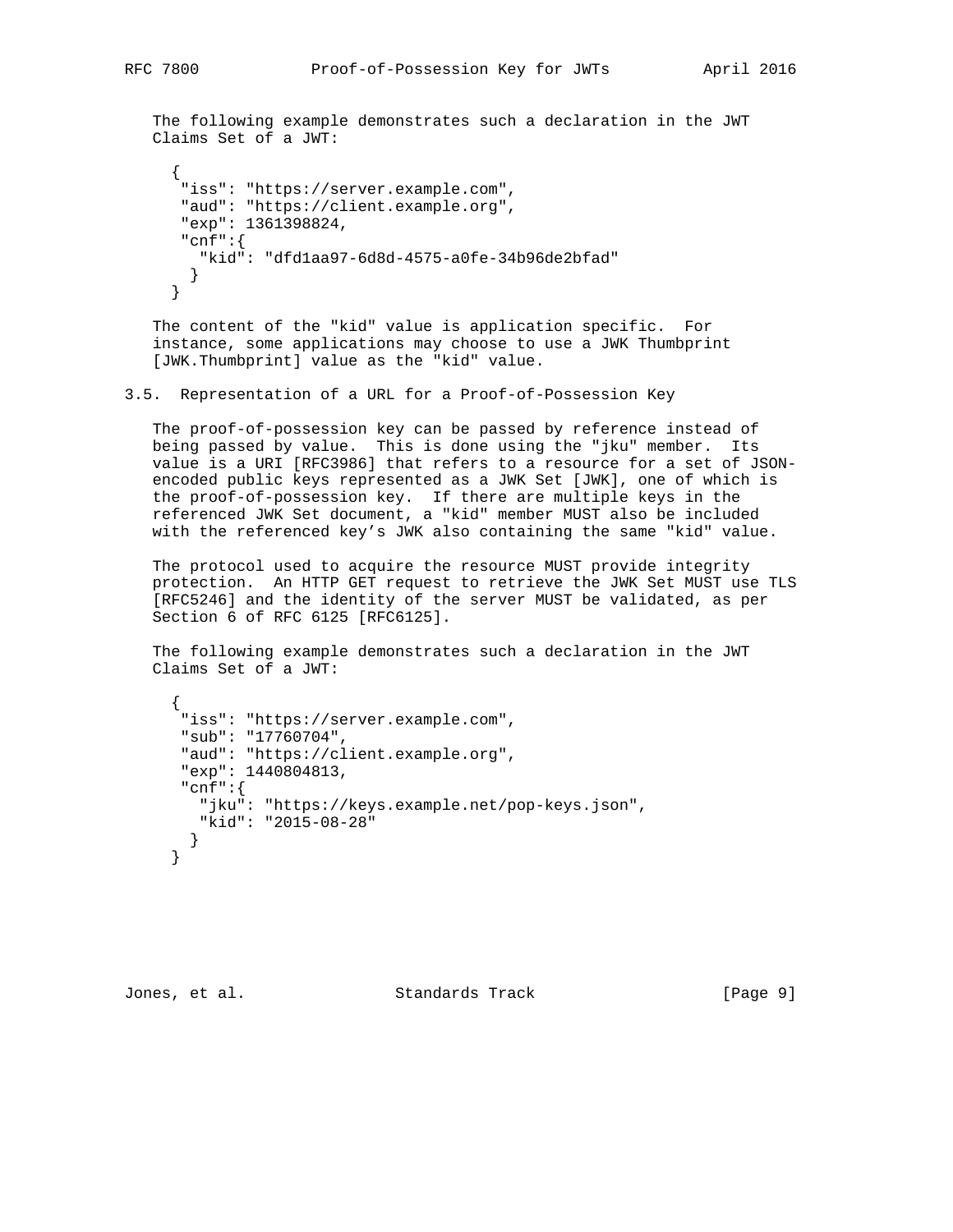## 3.6. Specifics Intentionally Not Specified

 Proof of possession is typically demonstrated by having the presenter sign a value determined by the recipient using the key possessed by the presenter. This value is sometimes called a "nonce" or a "challenge".

 The means of communicating the nonce and the nature of its contents are intentionally not described in this specification, as different protocols will communicate this information in different ways. Likewise, the means of communicating the signed nonce is also not specified, as this is also protocol specific.

 Note that another means of proving possession of the key when it is a symmetric key is to encrypt the key to the recipient. The means of obtaining a key for the recipient is likewise protocol specific.

 For examples using the mechanisms defined in this specification, see [OAUTH-POP-ARCH].

#### 4. Security Considerations

 All of the security considerations that are discussed in [JWT] also apply here. In addition, proof of possession introduces its own unique security issues. Possessing a key is only valuable if it is kept secret. Appropriate means must be used to ensure that unintended parties do not learn private key or symmetric key values.

 Applications utilizing proof of possession should also utilize audience restriction, as described in Section 4.1.3 of [JWT], as it provides different protections. Proof of possession can be used by recipients to reject messages from unauthorized senders. Audience restriction can be used by recipients to reject messages intended for different recipients.

 A recipient might not understand the "cnf" claim. Applications that require the proof-of-possession keys communicated with it to be understood and processed must ensure that the parts of this specification that they use are implemented.

 Proof of possession via encrypted symmetric secrets is subject to replay attacks. This attack can, for example, be avoided when a signed nonce or challenge is used since the recipient can use a distinct nonce or challenge for each interaction. Replay can also be avoided if a sub-key is derived from a shared secret that is specific to the instance of the PoP demonstration.

Jones, et al. Standards Track [Page 10]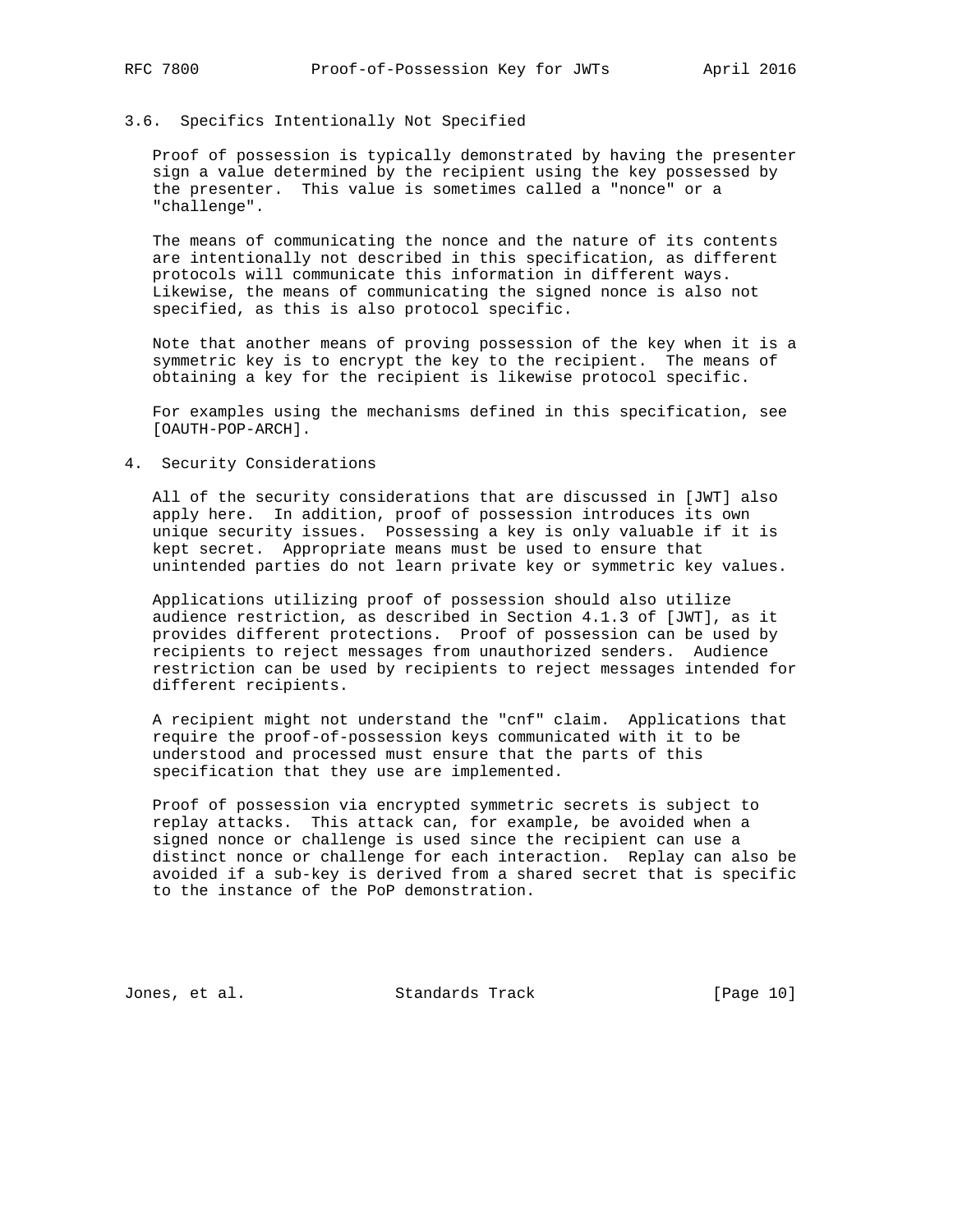As is the case with other information included in a JWT, it is necessary to apply data origin authentication and integrity protection (via a keyed message digest or a digital signature). Data origin authentication ensures that the recipient of the JWT learns about the entity that created the JWT since this will be important for any policy decisions. Integrity protection prevents an adversary from changing any elements conveyed within the JWT payload. Special care has to be applied when carrying symmetric keys inside the JWT since those not only require integrity protection but also confidentiality protection.

5. Privacy Considerations

 A proof-of-possession key can be used as a correlation handle if the same key is used with multiple parties. Thus, for privacy reasons, it is recommended that different proof-of-possession keys be used when interacting with different parties.

6. IANA Considerations

 The following registration procedure is used for all the registries established by this specification.

 Values are registered on a Specification Required [RFC5226] basis after a three-week review period on the jwt-reg-review@ietf.org mailing list, on the advice of one or more Designated Experts. However, to allow for the allocation of values prior to publication, the Designated Experts may approve registration once they are satisfied that such a specification will be published.

 Registration requests sent to the mailing list for review should use an appropriate subject (e.g., "Request to Register JWT Confirmation Method: example"). Registration requests that are undetermined for a period longer than 21 days can be brought to the IESG's attention (using the iesg@ietf.org mailing list) for resolution.

 Criteria that should be applied by the Designated Experts include determining whether the proposed registration duplicates existing functionality, determining whether it is likely to be of general applicability or whether it is useful only for a single application, and evaluating the security properties of the item being registered and whether the registration makes sense.

 It is suggested that multiple Designated Experts be appointed who are able to represent the perspectives of different applications using this specification in order to enable broadly informed review of registration decisions. In cases where a registration decision could be perceived as creating a conflict of interest for a particular

Jones, et al. Standards Track [Page 11]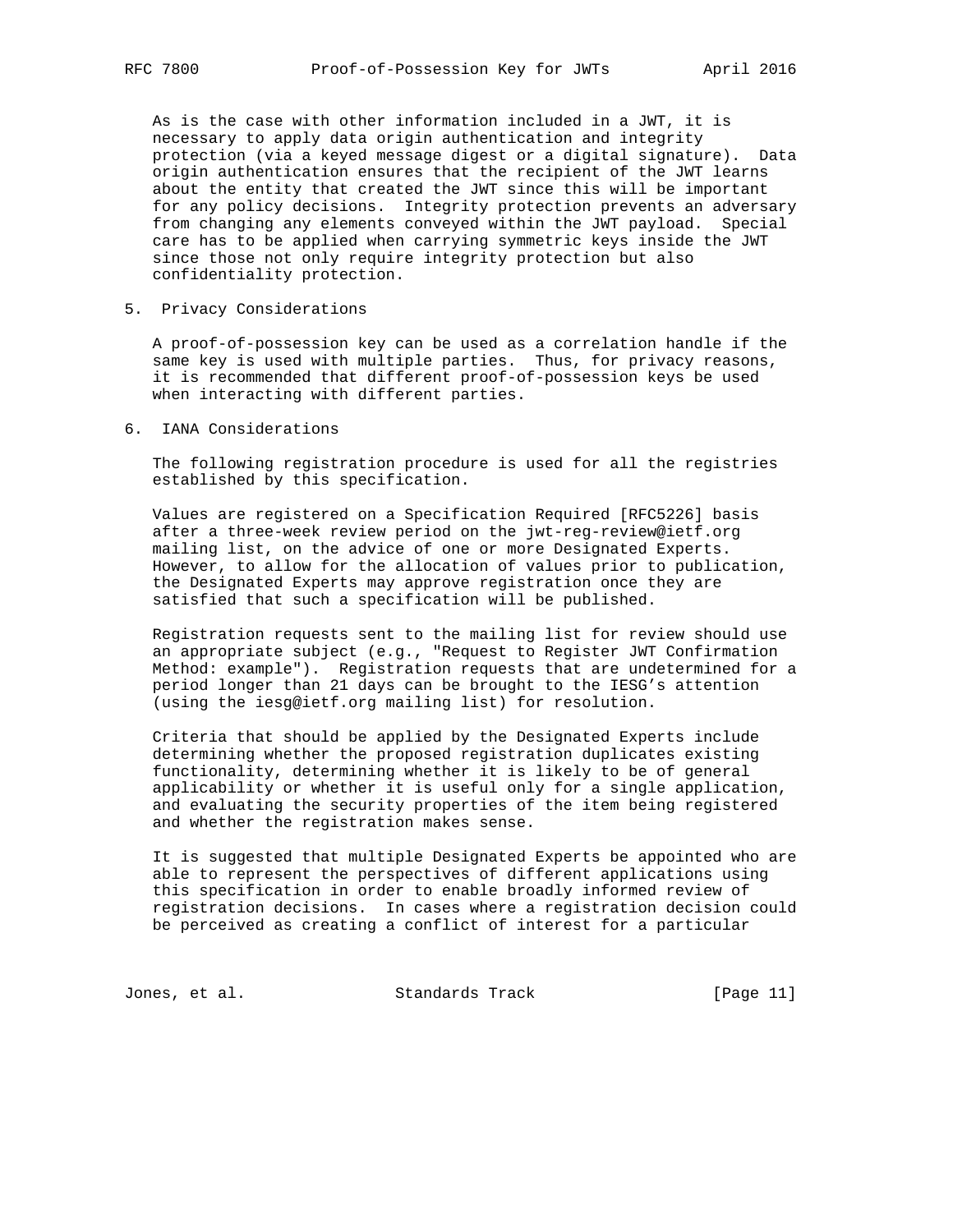Expert, that Expert should defer to the judgment of the other Experts.

6.1. JSON Web Token Claims Registration

 This specification registers the "cnf" claim in the IANA "JSON Web Token Claims" registry [IANA.JWT.Claims] established by [JWT].

- 6.1.1. Registry Contents
	- o Claim Name: "cnf"
	- o Claim Description: Confirmation
	- o Change Controller: IESG
	- o Specification Document(s): Section 3.1 of [RFC7800]
- 6.2. JWT Confirmation Methods Registry

 This specification establishes the IANA "JWT Confirmation Methods" registry for JWT "cnf" member values. The registry records the confirmation method member and a reference to the specification that defines it.

6.2.1. Registration Template

Confirmation Method Value:

 The name requested (e.g., "kid"). Because a core goal of this specification is for the resulting representations to be compact, it is RECOMMENDED that the name be short -- not to exceed eight characters without a compelling reason to do so. This name is case sensitive. Names may not match other registered names in a case-insensitive manner unless the Designated Experts state that there is a compelling reason to allow an exception.

 Confirmation Method Description: Brief description of the confirmation method (e.g., "Key Identifier").

Change Controller:

 For Standards Track RFCs, list the "IESG". For others, give the name of the responsible party. Other details (e.g., postal address, email address, home page URI) may also be included.

Specification Document(s):

 Reference to the document or documents that specify the parameter, preferably including URIs that can be used to retrieve copies of the documents. An indication of the relevant sections may also be included but is not required.

Jones, et al. Standards Track [Page 12]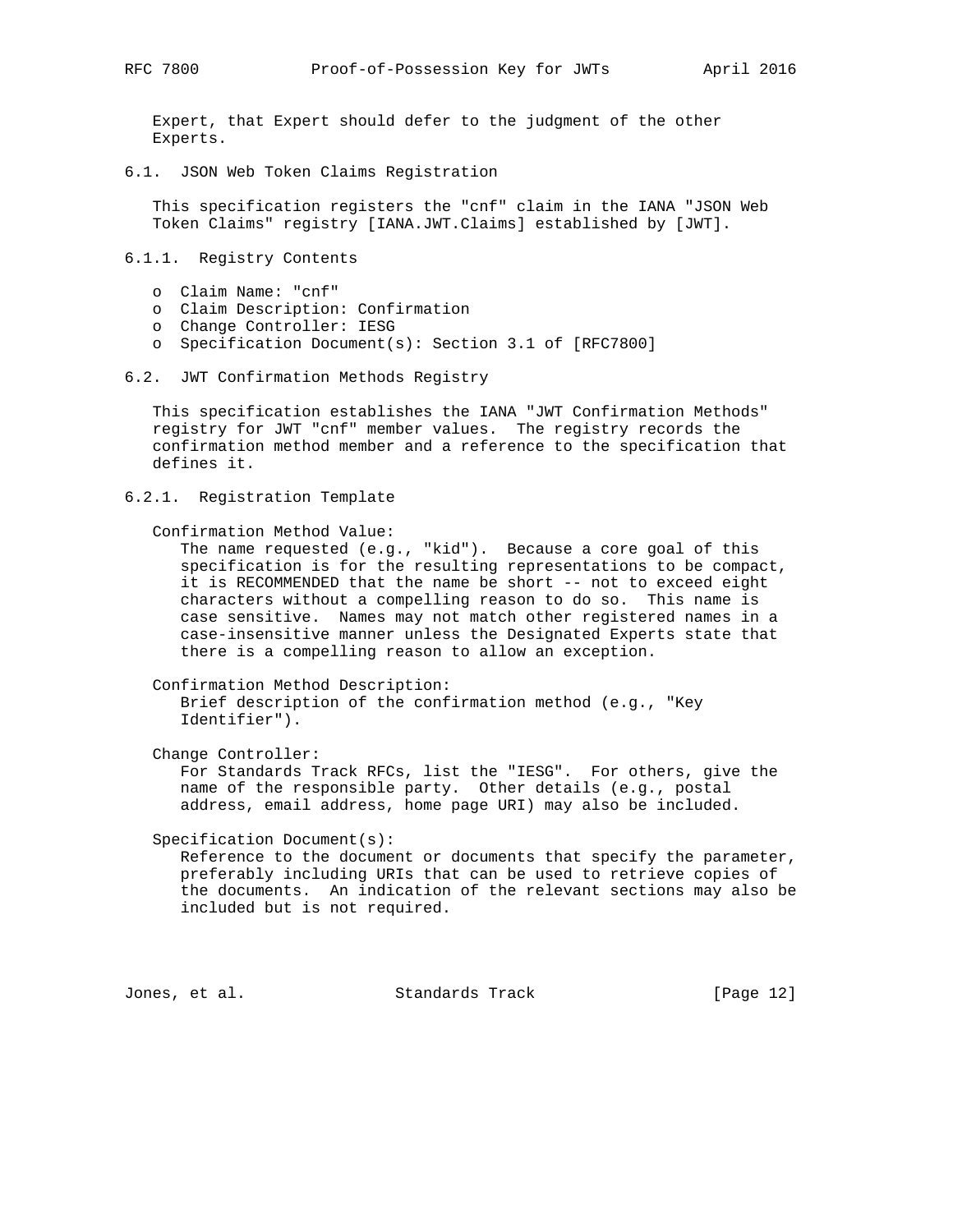# 6.2.2. Initial Registry Contents

 o Confirmation Method Value: "jwk" o Confirmation Method Description: JSON Web Key Representing Public Key o Change Controller: IESG o Specification Document(s): Section 3.2 of [RFC7800] o Confirmation Method Value: "jwe" o Confirmation Method Description: Encrypted JSON Web Key o Change Controller: IESG o Specification Document(s): Section 3.3 of [RFC7800] o Confirmation Method Value: "kid" o Confirmation Method Description: Key Identifier o Change Controller: IESG o Specification Document(s): Section 3.4 of [RFC7800] o Confirmation Method Value: "jku" o Confirmation Method Description: JWK Set URL o Change Controller: IESG o Specification Document(s): Section 3.5 of [RFC7800] 7. References 7.1. Normative References [IANA.JWT.Claims] IANA, "JSON Web Token Claims", <http://www.iana.org/assignments/jwt>. [JWE] Jones, M. and J. Hildebrand, "JSON Web Encryption (JWE)", RFC 7516, DOI 10.17487/RFC7156, May 2015, <http://www.rfc-editor.org/info/rfc7516>. [JWK] Jones, M., "JSON Web Key (JWK)", RFC 7517, DOI 10.17487/RFC7157, May 2015, <http://www.rfc-editor.org/info/rfc7517>. [JWT] Jones, M., Bradley, J., and N. Sakimura, "JSON Web Token (JWT)", RFC 7519, DOI 10.17487/RFC7159, May 2015, <http://www.rfc-editor.org/info/rfc7519>. [RFC2119] Bradner, S., "Key words for use in RFCs to Indicate Requirement Levels", BCP 14, RFC 2119, DOI 10.17487/RFC2119, March 1997, <http://www.rfc-editor.org/info/rfc2119>.

Jones, et al. Standards Track [Page 13]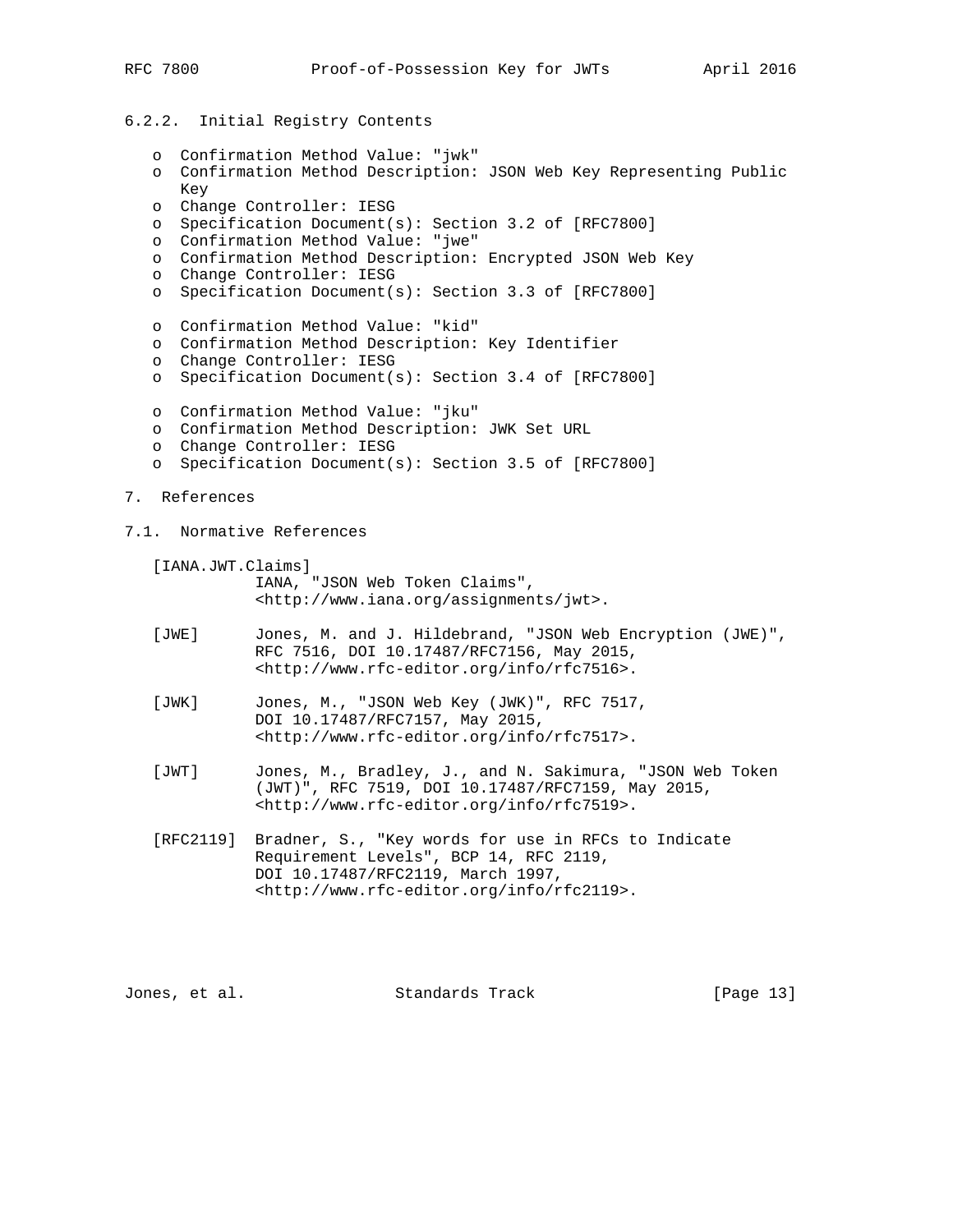- [RFC3629] Yergeau, F., "UTF-8, a transformation format of ISO 10646", STD 63, RFC 3629, DOI 10.17487/RFC3629, November 2003, <http://www.rfc-editor.org/info/rfc3629>.
- [RFC3986] Berners-Lee, T., Fielding, R., and L. Masinter, "Uniform Resource Identifier (URI): Generic Syntax", STD 66, RFC 3986, DOI 10.17487/RFC3986, January 2005, <http://www.rfc-editor.org/info/rfc3986>.
- [RFC5226] Narten, T. and H. Alvestrand, "Guidelines for Writing an IANA Considerations Section in RFCs", BCP 26, RFC 5226, DOI 10.17487/RFC5226, May 2008, <http://www.rfc-editor.org/info/rfc5226>.
- [RFC5246] Dierks, T. and E. Rescorla, "The Transport Layer Security (TLS) Protocol Version 1.2", RFC 5246, DOI 10.17487/RFC5246, August 2008, <http://www.rfc-editor.org/info/rfc5246>.
	- [RFC6125] Saint-Andre, P. and J. Hodges, "Representation and Verification of Domain-Based Application Service Identity within Internet Public Key Infrastructure Using X.509 (PKIX) Certificates in the Context of Transport Layer Security (TLS)", RFC 6125, DOI 10.17487/RFC6125, March 2011, <http://www.rfc-editor.org/info/rfc6125>.
- 7.2. Informative References
	- [JWK.Thumbprint]

 Jones, M. and N. Sakimura, "JSON Web Key (JWK) Thumbprint", RFC 7638, DOI 10.17487/RFC7638, September 2015, <http://www.rfc-editor.org/info/rfc7638>.

[OASIS.saml-core-2.0-os]

 Cantor, S., Kemp, J., Philpott, R., and E. Maler, "Assertions and Protocol for the OASIS Security Assertion Markup Language (SAML) V2.0", OASIS Standard saml-core- 2.0-os, March 2005, <http://docs.oasis-open.org/security/saml/v2.0/>.

 [OAUTH-POP-ARCH] Hunt, P., Ed, Richer, J., Mills, W., Mishra, P., and H. Tschofenig, "OAuth 2.0 Proof-of-Possession (PoP) Security Architecture", Work in Progress, draft-ietf-oauth-pop architecture-07, December 2015.

Jones, et al. Standards Track [Page 14]